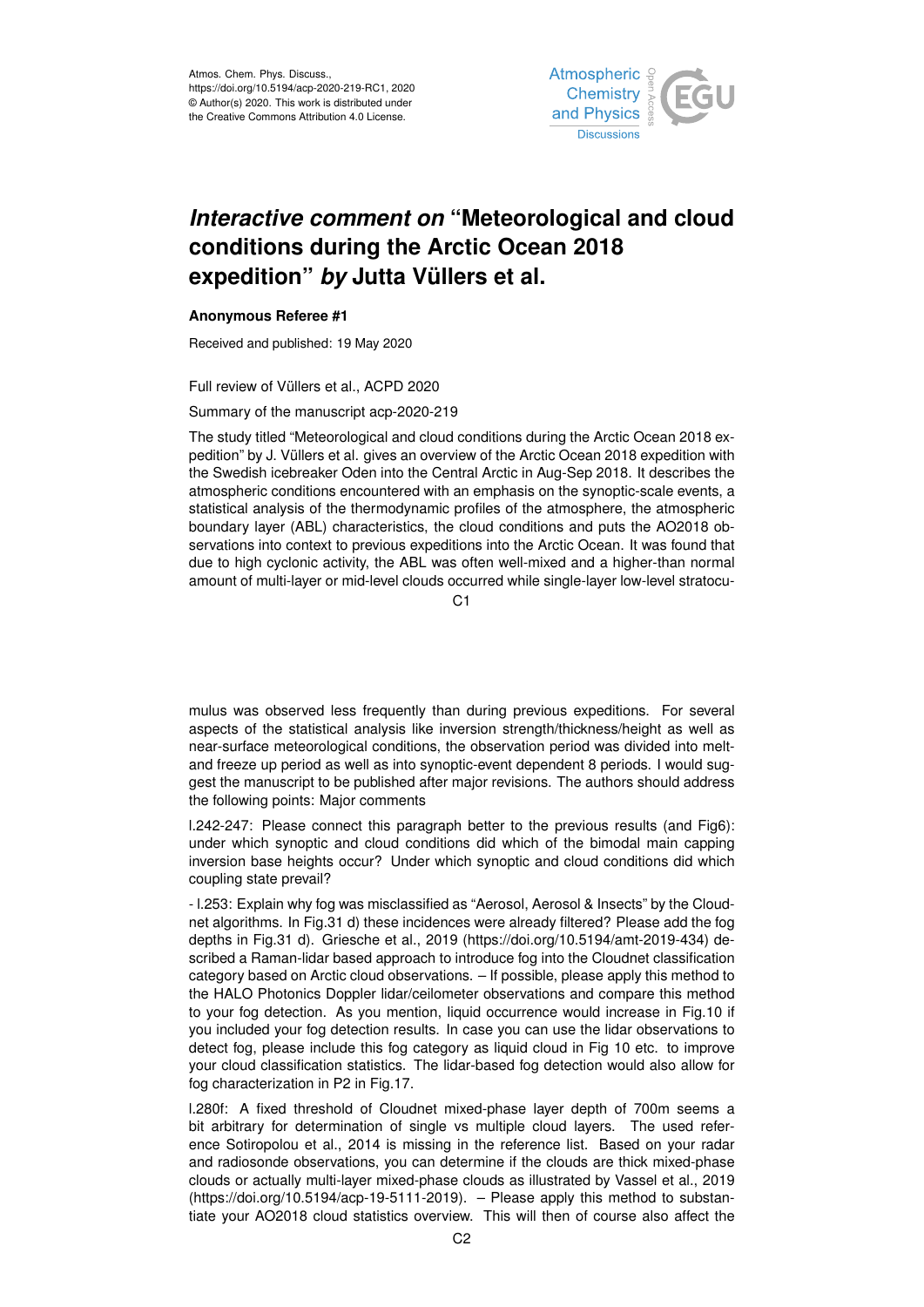single-vs-multi-layer cloud statistics in Fig.14+15 and the discussion on p.12ff.

Section 5.3: In multi-layer cloud conditions, please explain why you compare the statistics of first and second layer cloud base and depth (Fig.16). . .if you do not do a more detailed/precise characterization of multi-layer clouds as suggested above, these differences don't seem to have a solid basis.

Precipitation conditions were only mentioned briefly in the manuscript even though cloud radar and micro rain radar measurements were made. Please describe Fig.4f more in detail and include a discussion of Fo of precipitation during the different periods, accumulated precip amount, snow vs rain vs supercooled drizzle.

## Minor comments

- p.1 abstract: mention that the Arctic Ocean 2018 was a ship-based expedition with the Swedish icebreaker Oden - l.28f and following: citations to one specific fact should always be in chronological order - l.29: past five years is not true anymore since we are now in 2020, please rephrase - l.45: mid-latitudes are only well-characterized in the Northern Hemisphere, please adjust. - l.52: radiative effect of mixed-phase clouds is surface dependent: over ice warming, over open ocean not. Please be more specific. - l.66f: The comparability of AO2018 to the mentioned four previous campaigns would benefit from a map and a table: A map showing the focus areas of the other campaigns and the corresponding sea ice cover (in comparison to Fig1.) and a table stating the time periods of the other campaigns - did they all happen during Aug-Sep or earlier in the summer? - l.86: add websites of the two projects as footnote - l.89: "atmospheric" remote sensing instruments - l. 90f: Why was only the lidar horizontally stabilized? l.96: Just to clarify, 6 hourly radiosonde data instead of GDAS or ECMWF re-analysis was used in the Cloudnet processing of the data? - p.4: Please include a photo of the Oden and label the positions of the mentioned long-list of instruments. - l.102 and 106: How did the two ceilometers compare? - l.127: Doesn't the LI-COR LI-7500 measures fluxes of water vapor and CO2? - l.128: at which altitude above the snow surface

 $C<sub>3</sub>$ 

were the solar- and IR radiometers installed? Please add. - l.161: Define how the "net surface energy" was determined, it should be the sum of the net radiation  $+$  latent  $+$ turbulent heat fluxes + ground (soil) heat flux. – Did you measure ground heat flux? Or do you refer to "net surface radiation" instead of energy? (Also Fig5f) Please be precise in your use of "net surface radiation budget" vs "net surface energy budget" throughout the manuscript - l.188: "near-surface air" instead of "surface" - l.200: "wind speeds" - l.253: You have not mentioned the duty cycle of the radar measurements previously. In the measurement description please add the cycle of cloud radar RHI scans (1x/hour? 2x/hour?...?) as well as the RHI scan angles. - l.274: According to Fig10 b) and c), mixed-phase clouds had a higher occurrence frequency than ice clouds below 3.5km for both, the melt and freeze-up period. Also, mention that the Cloudnet target classification likely underestimates the FoO of mixed-phase clouds during multi-layer situations since it only classifies liquid in the presence of a lidar signal which in turn gets fully attenuated at an optical thickness of three though. - l.287: I suppose the listed liquid cloud statistics again do NOT include the fog classification? – If so, please update after including the fog occurrence as liquid cloud. -l.290: It sounds like as if you used the Cloudnet target classification mask for cloud base altitude determination. Why don't you use the multiple lidar observations (HALO, 2x ceilometer) to determine cloud base? What are the lowest observation range gates of the lidars? - l.291: Again, emphasize that ice clouds refer to "ice clouds and ice precipitation" leading to such deep cloud depths. - l.325: Here you state that P7 was characterized by mostly cloudfree conditions. Fig.14 however shows that during P7 cloud-free conditions occurred only for about 5% of the time while for P3 and P8 cloud-free conditions occurred more frequently, namely about 15%, and 10% of the time. – Please adjust. - l.404: Here you mention that cloud radar data was only available during the first 3 days of P8. – Please bundle data gaps earlier on in one paragraph when describing the measurements.

## Comments on Figures:

Fig. 4: Please indicate the phase of the precipitation reaching the ground (snow/rain